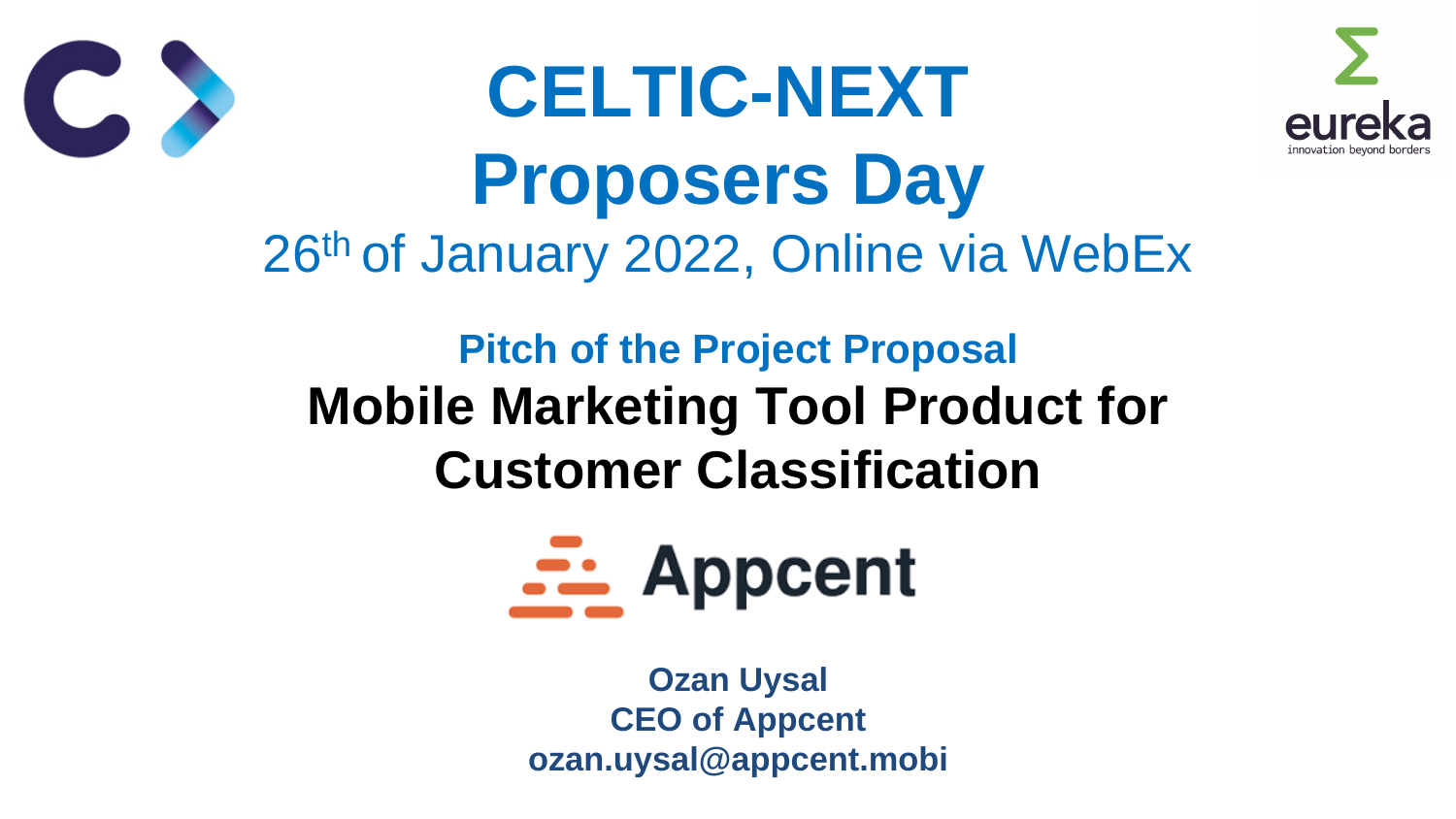



### *What is the main benefit of the idea/proposal?*

Ensuring that products/services are recommended based on the the right customer data in the retail sector.

### *What makes the added value?*

- Networking with consortium partners
- Mutual benefit and gain
- Proof of platform concept





- Detecting the behavior of customers,
- Special interfaces for users are designed automatically
- Remote warning messages (Push) can be sent

### *Why should I participate in the project?*

Proposal Name, Your Name, affiliation & e-mail of presenter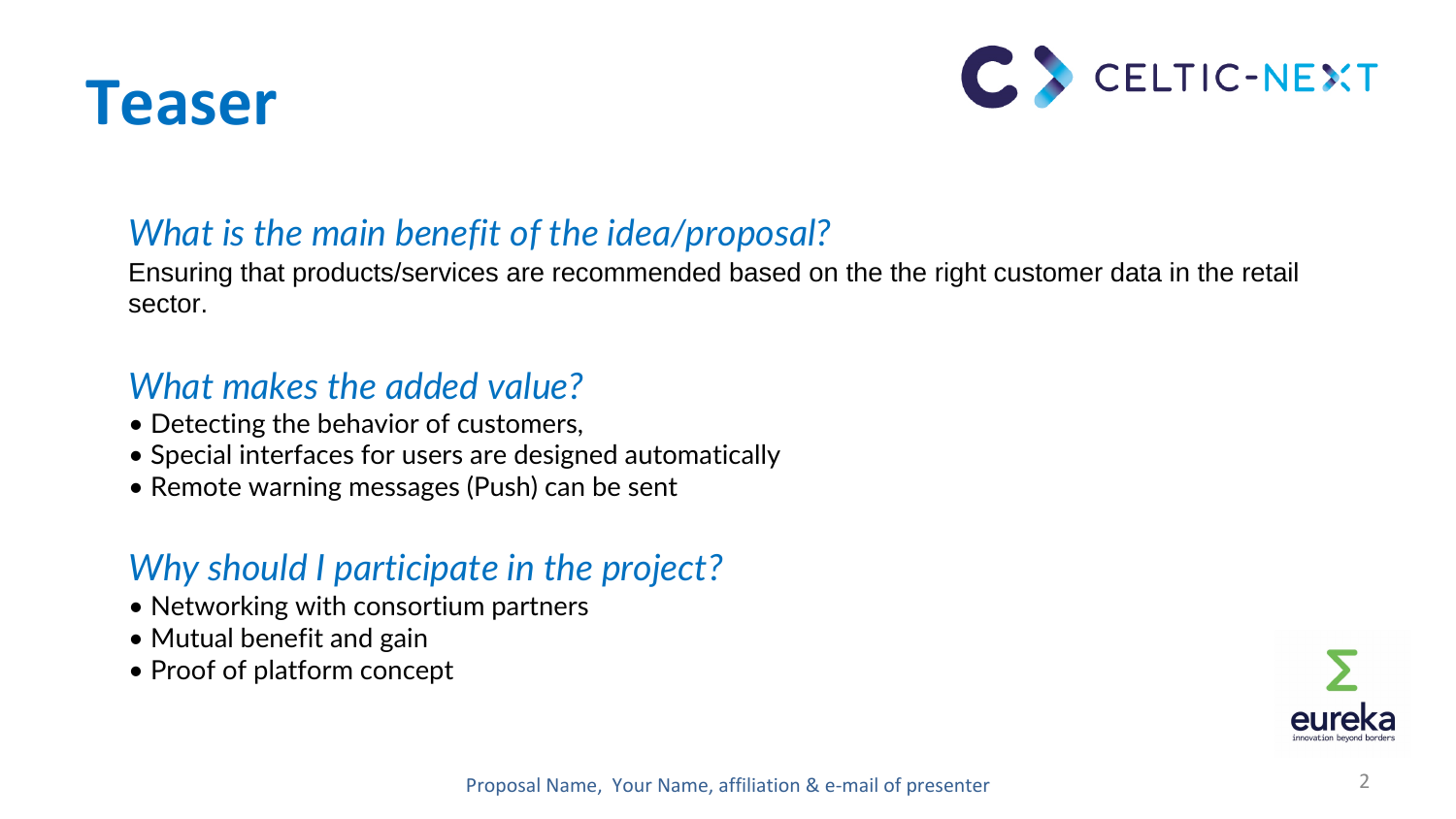# **Organisation Profile**

# <u>Su</u> Appcent

Appcent is a research and development company rooted to its core values of curiousity and innovation. The company also continues to work with its R&D department to create innovative machine learning solutions for various fields. The R&D team has developed various machine learning applications using Deep Reinforcement Learning and NLP such as a recommendation system, marketing automation system and a HR automation system.



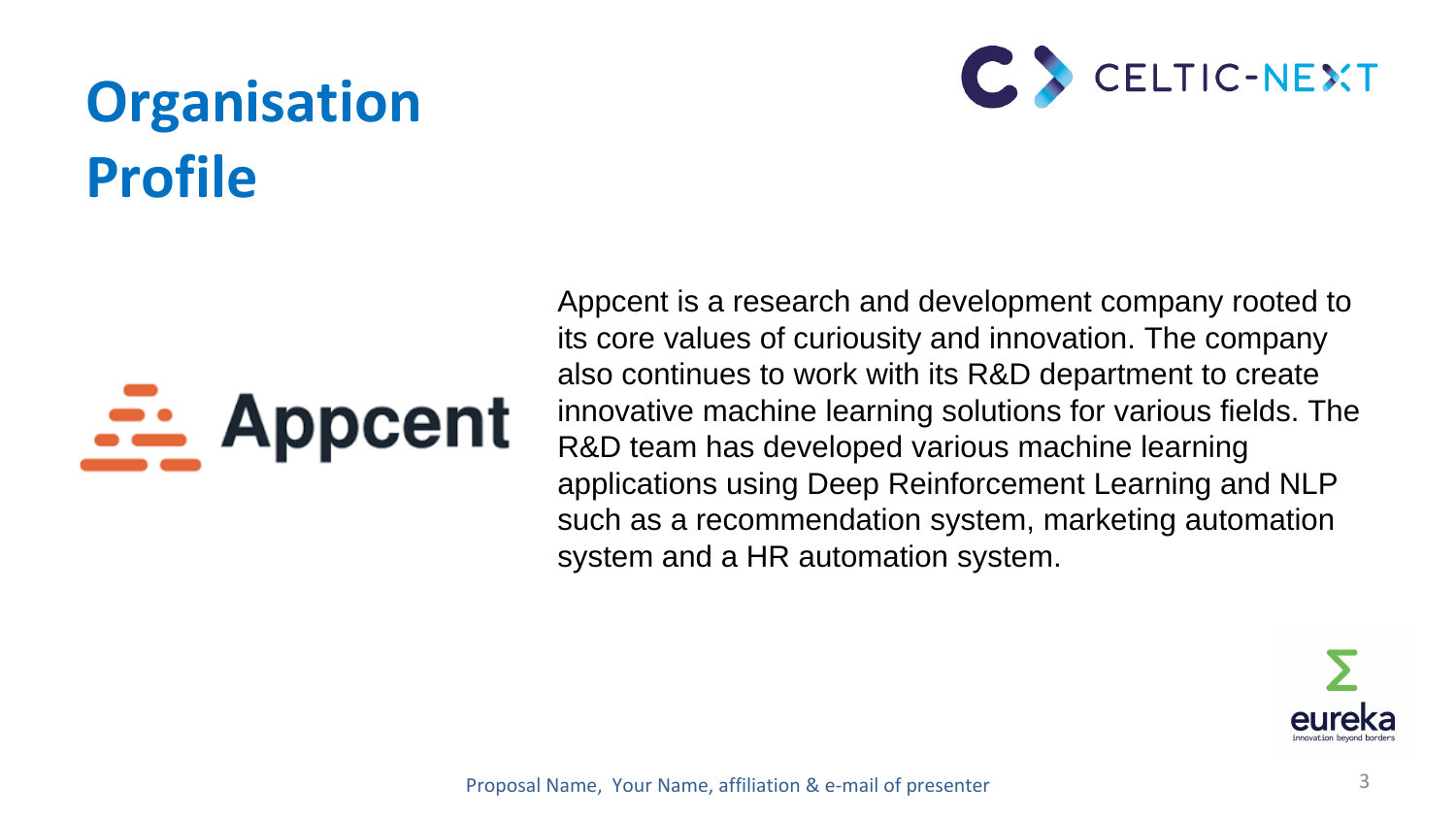# **Proposal Introduction**

4

#### **Vision:**

For the retail sector, it is to ensure that products or services are recommended based on the personal information, preferences or both of the customer group served by this sector.

#### **Mission:**

Data mining techniques were used in the studies to be carried out. In addition, the application has been created in a way that will detect the behavior of customers, and special interfaces for users are designed automatically, and remote warning messages (Push) can be sent.

#### **Content:**

The application developed within the scope of the project was able to recommend the right products to the right person and together with systems (A/B Testing, Push Messages) operating outside the recommendation system, created a constantly dynamic and living space, minimizing the problems experienced by the business it serves in marketing



 $\odot$  $\bullet$  $\sum$ 



Proposal Name, Your Name, affiliation & e-mail of presenter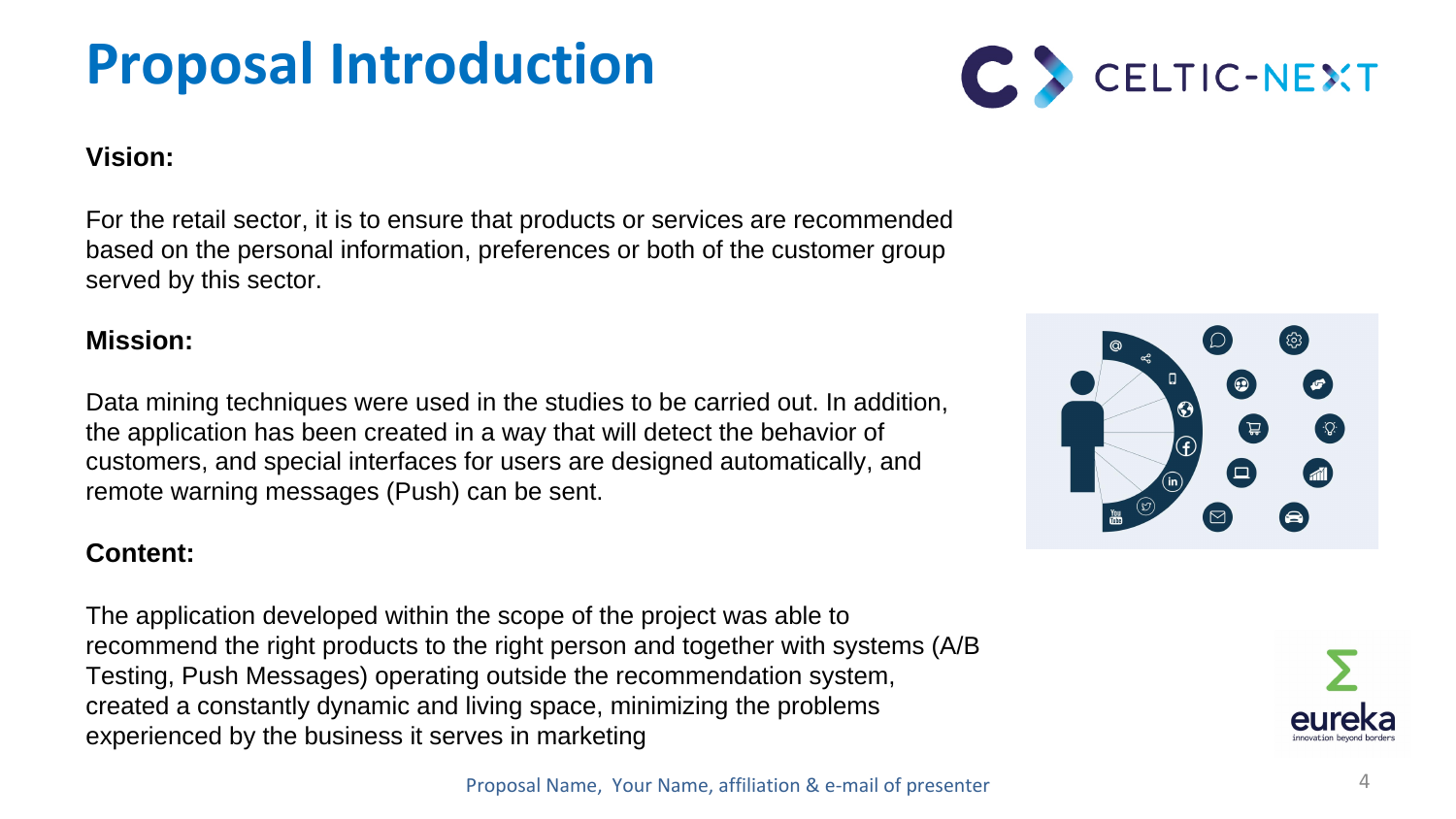

### **Expertise, profiles and types of partners we are looking for:**

- Central European countries & country coordinators
- Network of regional retail brands and vendors

Proposal Name, Your Name, affiliation & e-mail of presenter